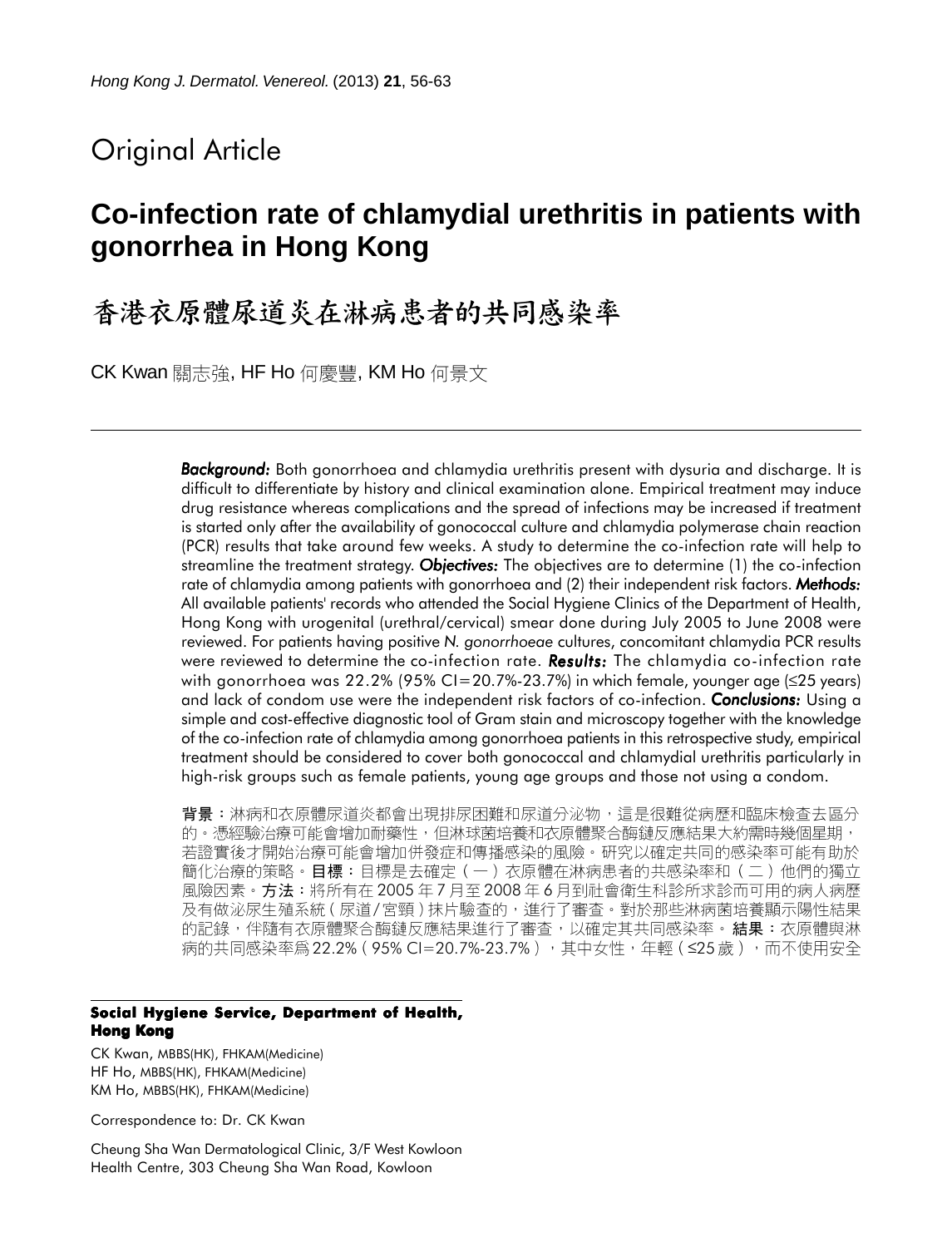套的,都是共同感染的獨立危險因素。結論:使用一個簡單的和具成本效益的診斷工具如革蘭氏 染色和顯微鏡 及這項回顧性研究中淋病患者和衣原體的共同感染率的知識,在特別高風險的群體 如女性患者,年輕人和那些不使用避孕套的,都是値得考慮給予憑經驗性治療去覆蓋淋球菌和衣 原體尿道炎。

**Keywords:** Chlamydial urethritis, co-infection rate, gonorrhoea

關鍵詞:衣原體尿道炎,共同感染率,淋病

# **Introduction**

Urethritis refers to an inflammation of the anterior urethra and is one of the commonest sexually transmitted infections (STIs) in Hong Kong. It gives rise to not only symptoms that require treatment but also leads to serious complications such as pelvic inflammatory disease, epididymo-orchitis, urethral stricture, prostatitis and even infertility if not treated properly. It can be broadly classified into gonococcal urethritis (GC) and nongonococcal urethritis (NGU). Non-specific genital infection (NSGI) is the more preferred term in females as the vagina and cervix are the common sites for genital infections in addition to the urethra.

*Chlamydia trachomatis* has been well established as a pathogen of NGU/NSGI ranging from 15% to 60%,1-5 followed by *Ureaplasma urealyticum,*6,7 and *Mycoplasma genitalium.*8 Herpes simplex virus, *Neisseria meningitides* and *Candida* species are rarely reported.<sup>1</sup> Moreover, no organism can be detected in approximately 20-30% NGU/NSGI patients (Table 1).<sup>1</sup>

The Social Hygiene Service is responsible for treating STIs in the public sector in Hong Kong. A significant amount of new Social Hygiene Clinic attendees have urethritis. During the years from 2005 to 2008, NGU/NSGI was the most common STI among the new cases attending Social Hygiene Clinics in Hong Kong, while GC was ranked the third (Table 2).<sup>9</sup>

Both gonorrhoea and chlamydia infection can present with urethral or vaginal discharge and

dysuria. In the Social Hygiene Clinics, the diagnosis of gonococcal urethritis is reached by demonstrating the presence of polymorphs with Gram-negative intracellular diplococci in urethral/ cervical smear. This procedure takes less than ten minutes by experienced nursing staff. The specimen is also sent to Public Health Laboratory Centre (PHLC) in Hong Kong for confirmation by culture in modified Thayer-Martin medium.

For chlamydia urethritis, the smear is sent to PHLC for polymerase chain reaction (PCR) and the result is available after two to three weeks. Treatment for chlamydia infection is usually given only when the results of chlamydia PCR from PHLC are positive. This time lapse compounded by patients defaulting follow-up may lead to delay or missed treatment. For cases of gonorrhoea who are coinfected with chlamydia, this may lead to complications as well as enhancing the spread of chlamydial infection, posing a public health concern.

#### **Table 1.** Aetiology of NGU/NSGI

| <b>Infectious organisms</b>                                                                         | <b>Proportion (%)</b>      |
|-----------------------------------------------------------------------------------------------------|----------------------------|
| Chlamydia trachomatis                                                                               | $15 - 60\%$ <sup>1-5</sup> |
| Ureaplasma urealyticum                                                                              | $10-40\%$ <sup>6-7</sup>   |
| Mycoplasma genitalium                                                                               | 14-33%8                    |
| Trichomonas vaginalis                                                                               | $1 - 17\%$ <sup>1</sup>    |
| Candida species, herpes simplex<br>virus, bacterial vaginosis,<br>Neisseria meningitides and others | $< 10\%$ <sup>1</sup>      |
| No organisms identified                                                                             | $20 - 30\%$                |

NGU: non-gonococcal urethritis; NSGI: non-specific genital infection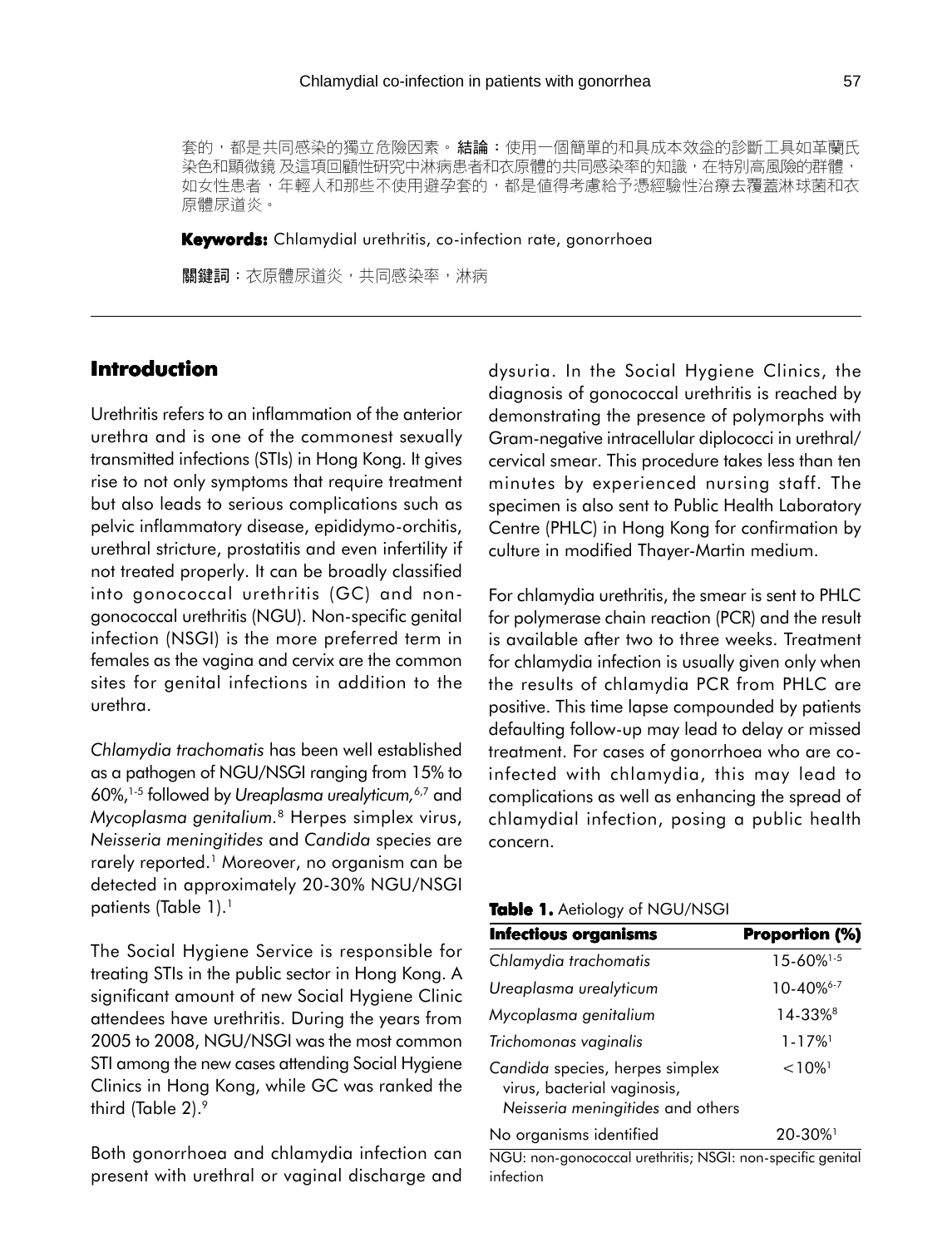| Year                | 2005         | 2006         | 2007         | 2008         |
|---------------------|--------------|--------------|--------------|--------------|
| NGU/NSGI            | 9298 (50.4%) | 8314 (50.1%) | 6761 (47.3%) | 6518 (47.0%) |
| GC                  | 1748 (9.5%)  | 1595 (9.6%)  | 1481 (10.4%) | 1423 (10.3%) |
| Total new diagnoses | 18,436       | 16,588       | 14,305       | 13,867       |

**Table 2.** The number and percentage of new cases of NGU/NSGI and GC in relation to new STI diagnoses in Social Hygiene Clinics in Hong Kong

NGU: non-gonococcal urethritis; NSGI: non-specific genital infection; GC: gonococcal urethritis; STI: sexually transmitted infection

The aims of this study are to reveal the chlamydia co-infection rate among patients with gonorrhea and any associated risk factors in Hong Kong.

# **Methodology**

## *Definition of Neisseria gonorrhoeae infection*

The preliminary diagnosis of gonococcal urethritis was made when Gram-negative intracellular diplococci were found on microscopy and the definitive diagnosis of gonococcal urethritis was confirmed when the urethral smear in male patients and urethral or cervical smears in female patients showed a positive culture in the modified Thayer-Martin medium culture plate which was kept in a carbon dioxide-enriched environment for 48 hours before transport.

### *Definition of chlamydia trachomatis infection*

The nucleic acid amplification test, Amplicor®, was used in the Social Hygiene Clinics for detecting chlamydia urogenital infection. The diagnosis was confirmed if chlamydia PCR by Amplicor<sup>®</sup> test was positive from the urethral smear in male patients and cervical smears in female patients.

## *Patients and data sources – inclusions and exclusions*

The study period was from July 2005 to June 2008 and was performed in all the eight Social Hygiene Clinics. All available records with a positive culture of *N. gonorrhoeae* were reviewed for chlamydial co-infection. Patients were excluded from the study if the chlamydia PCR was not simultaneously performed with the *N. gonorrhoeae* culture.

## *Statistical analysis*

The data were entered and stored by using SPSS version 15 in Window. The co-infection rate of chlamydia among patients with gonococcal urethritis patients was calculated. Univariate analysis for the individual risk factors was performed with Pearson's Chi-square test or Fisher's Exact test, whichever was suitable for nominal variable and an independent *t* test was used for comparing continuous variable. Independent risk factors for co-infection of chlamydia among gonococcal urethritis patients were evaluated by using the multivariate logistic regression model. The odds ratio of the independent risks factors was also calculated if applicable. A p value <0.05% was determined statistically significant.

## **Results**

## *Demographic data and sexual behaviour*

There were a total of 68,709 microscopic examinations done for gonorrhoea during the three-year study period in all the Social Hygiene Clinics of Hong Kong. Three thousand two hundred and twenty-one (5.7%) smears were found to have positive culture for *N. gonorrhoeae*. In addition, 1,156 patients' records were excluded from the study as the chlamydia PCR were not done simultaneously with the *N. gonorrhoeae* culture. Finally, 2,765 patients' records were reviewed and analysed. The mean age of patients was 38.1 years, ranging from 13 to 91 years and 2,440 (88.2%) patients were male while 325 (11.8%) were female. The mean age for male patients was 38.6 years and the mean age for female patients was 34.6 years.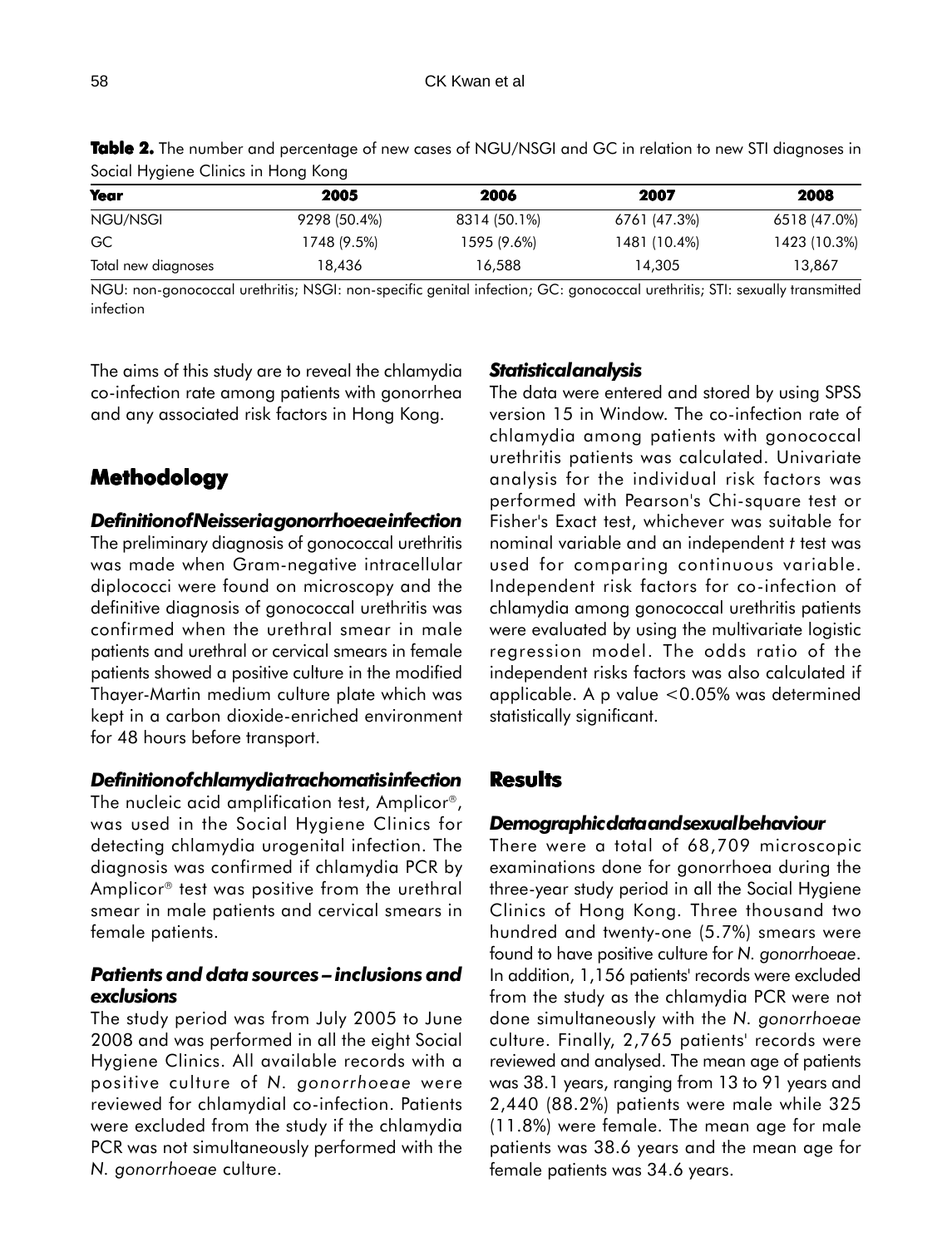Heterosexual behaviour was practised by 99.4% of the patients, followed by homosexual practice (0.5%) and bisexual practice (0.1%). In seventy-one patients' records, the sexual behaviour was not documented. Concerning the sexual partners of male patients, most of them were female commercial sex workers (90.9%), followed by girlfriends (6.8%), wives (1.6%) and boyfriends for those who were homosexual or bisexual (0.6%). The sexual partners of female patients were as follows: boyfriend 48.6%; husband 41.0%; male commercial sex worker or "one-night-stand" 9.8%. The sexual partners were not disclosed in 78 records.

## *Co-infection rate of chlamydia trachomatis in patients with gonorrhea*

A total of 2,765 patients' records that were confirmed with gonococcal urethritis by positive culture were reviewed and analysed. In 22.2% (95% CI=20.7%-23.7%) of the patients, there was concomitant chlamydia and gonoccocal infection. The co-infection rate was 20.5% and 35.7% for male and female patients respectively. The Pearson's chi-square test was used to compare the difference which was found to be statistically significant (p<0.001). The crude odds ratio was 2.16 (95% CI=1.69-2.77). The results suggested that female patients had a higher chance of co-infection with chlamydia and gonorrhoea (Table 3).

# **Risk factors for co-infection**

Apart from the gender difference, we also investigated any other risk factors associated with co-infection. Younger patients were more often co-infected with gonorrhoea and chlamydia. The mean age of patients with gonorrhea with and without chlamydial coinfection was 36.6 years and 38.6 years respectively. The difference was statistically significant (p=0.003) and the mean difference was -1.98 (95% CI=-3.29 to -0.66).

When we classified the study population into the younger age group (age less than or equal to 25 years) and older age group (age greater than 25 years), we found that the younger age group with gonococcal urethritis were more likely to have coinfection with chlamydia. The percentage of patients in the younger and older age group having chlamydia co-infection with gonorrhoea was 28.6% and 20.3% respectively. The difference was compared by Pearson's chi-square test and found to be statistically significant (p<0.001). The crude odds ratio was 1.57 (95%  $Cl = 1.29 - 1.92$ ). Therefore, the younger age group had more co-infection of chlamydia among patients with gonorrhea (Table 4).

Condom use is a recognised factor in the prevention of the spread of sexually transmitted infections. In this study, we also noted that unprotected sexual intercourse increased the chance of co-infection with gonorrhoea and chlamydia. Among these patients, 461 patients did not use condoms whereas 109 patients did. The difference was statistically significant  $(p=0.008)$ . The crude odds ratio was 1.37 (95%)  $Cl = 1.09 - 1.73$  (Table 5).

Independent risk factors for co-infection of chlamydia and gonococcal urethritis were evaluated by using the multivariate logistic regression model. It supported the findings that female sex, young age group with age less than or equal to 25 years and not using condom during coitus were the independent risk factors for coinfection of gonorrhoea and chlamydia. The adjusted odds ratios for female sex, young age group (≤25 years) and not using condom was 2.04 (95% CI=1.57-2.64), 1.49 (95% CI=1.21- 1.84) and 1.35 (95% CI=1.07-1.71) respectively. Table 6 is the overall summary.

## **Discussion**

Urethritis is the commonest presentation among patients attending the Social Hygiene Clinics in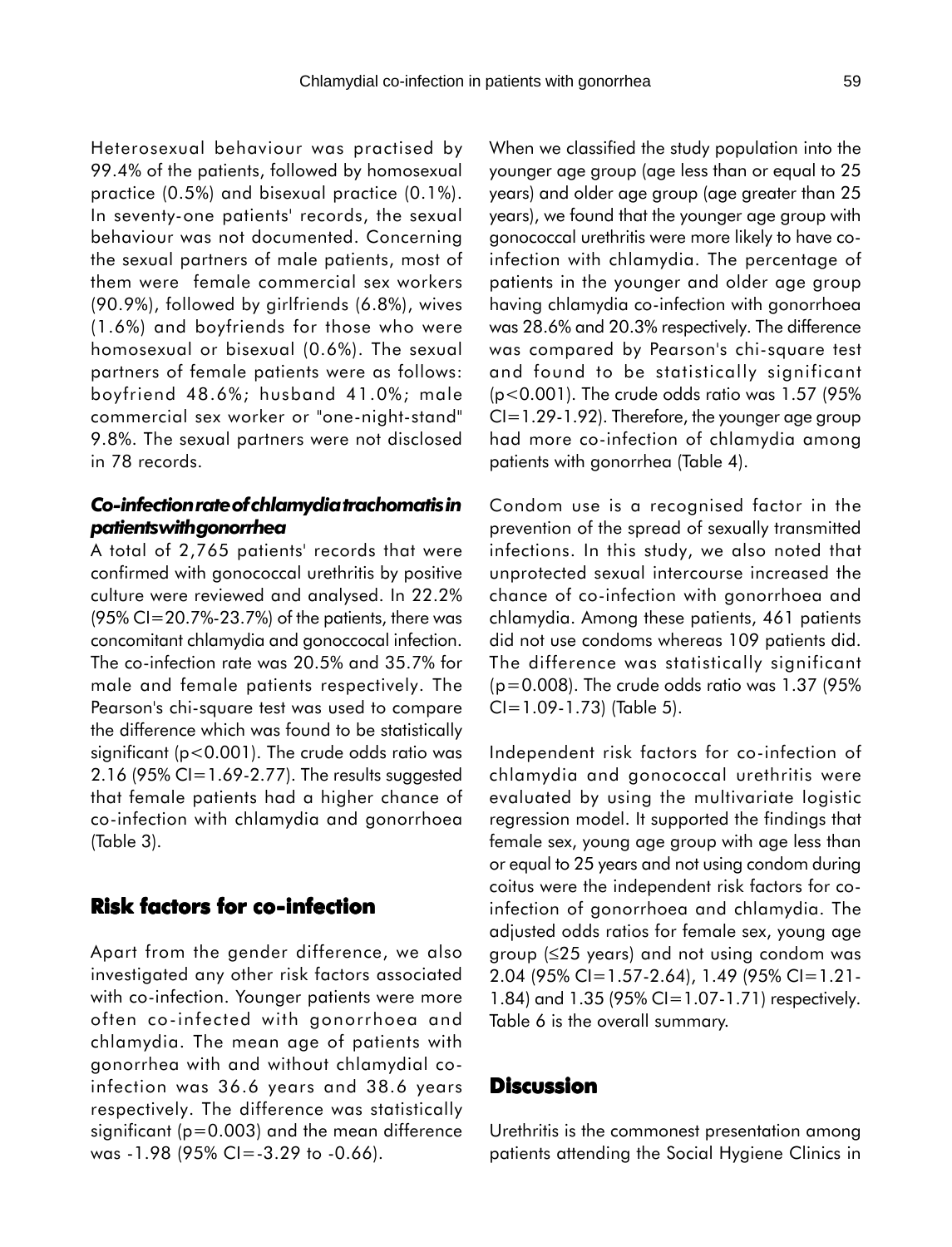the public sector in Hong Kong. In the present study, the overall co-infection rate of chlamydial urethritis among patients with gonorrhoea was 22.2%. When the co-infection rate analysis was disaggregated by gender, it was 35.7% in females and 20.5% in males. The percentage of female patients with co-infection of gonorrhoea and chlamydia was significantly higher than male patients in this study which is comparable to other studies.<sup>10-14</sup> In a United Kingdom (UK) study done in Newcastle,<sup>10</sup> the co-infection rate in females was 36.6% and was only 8% in males. In another UK study done in Glasgow, the co-infection rate was 48% in females and 22% in males.11 A London study revealed that the co-infection of chlamydia in female gonococcal urethritis patients was 38.5% and it was 24.2% in the male patients.12 In a similar study, the overall prevalence of chlamydia co-infection among patients with gonorrhoea was shown to be 10.7%. However, the co-infection rate was found to be much higher in females  $(41.4\%)$  than in males  $(3.3\%)$ .<sup>13</sup> In a United States  $(US)$  study,<sup>14</sup> the co-infection rate in females and males were 42% and 20% respectively which was similar to our study.

Although the percentage of co-infection among different studies was not the same, most of them reported a similar rate of about 30% to 48% in females and 10% to 25% in males. This implies

#### **Table 3.** Co-infection rate of chlamydia in patients with gonorrhoea

| $CT + ve^*$ | CT-ve        | Total no. of patients (%) |
|-------------|--------------|---------------------------|
| 116 (35.7%) | 209 (64.3%)  | 325 (100%)                |
| 499 (20.5%) | 1941 (79.5%) | 2440 (100%)               |
| 615 (22.2%) | 2150 (78.8%) | 2765 (100%)               |
|             |              |                           |

 $*(\chi^2 \text{ test: } p < 0.001/\text{OR} = 2.16, 95\% \text{ CI} = 1.69 - 2.77)$ 

#### **Table 4.** Relationship between younger patients and co-infection of GC & CT

|                                     | $CT + ve^*$ | CT-ve        | Total no. of patients (%) |
|-------------------------------------|-------------|--------------|---------------------------|
| No. of patients (Age $\leq$ 25) (%) | 186 (28.6%) | 465 (71.4%)  | 651 (100%)                |
| No. of patients (Age $>25$ ) (%)    | 429 (20.3%) | 1685 (79.7%) | 2114 (100%)               |
| Total                               | 615 (22.2%) | 2150(78.8%)  | 2765 (100%)               |
|                                     |             |              |                           |

 $*(\chi^2 \text{ test: p<0.001/OR=1.57, 95\% CI=1.29-1.92})$ 

| $CT + ve^*$ | CT-ve        | Total no. of patients (%) |
|-------------|--------------|---------------------------|
| 461 (24.6%) | 1411 (75.4%) | 1872 (100%)               |
| 109 (19.2%) | 458 (80.8%)  | 567 (100%)                |
| 570 (23.4%) | 1869 (76.6%) | 2439 (100%)               |
|             |              |                           |

 $*(\chi^2 \text{ test: p=0.008/OR=1.37, 95\% CI=1.09-1.73})$ 

#### Table 6. Independent risk factors for co-infection of CT in GC patients

|                  | % Co-infection (95% CI) | <b>Crude OR (95% CI)</b> | <b>Adjusted OR (95% CI)</b> |
|------------------|-------------------------|--------------------------|-----------------------------|
| Female sex       | 35.7% (30.5%-40.9%)     | $2.16(1.69-2.77)$        | $2.04(1.57-2.64)$           |
| Age ≤25          | 28.6% (25.1%-32.1%)     | $1.57(1.29-1.92)$        | $1.49(1.21-1.84)$           |
| Not using condom | 24.6% (22.6%-26.6%)     | 1.37 (1.09-1.73)         | 1.35 (1.07-1.71)            |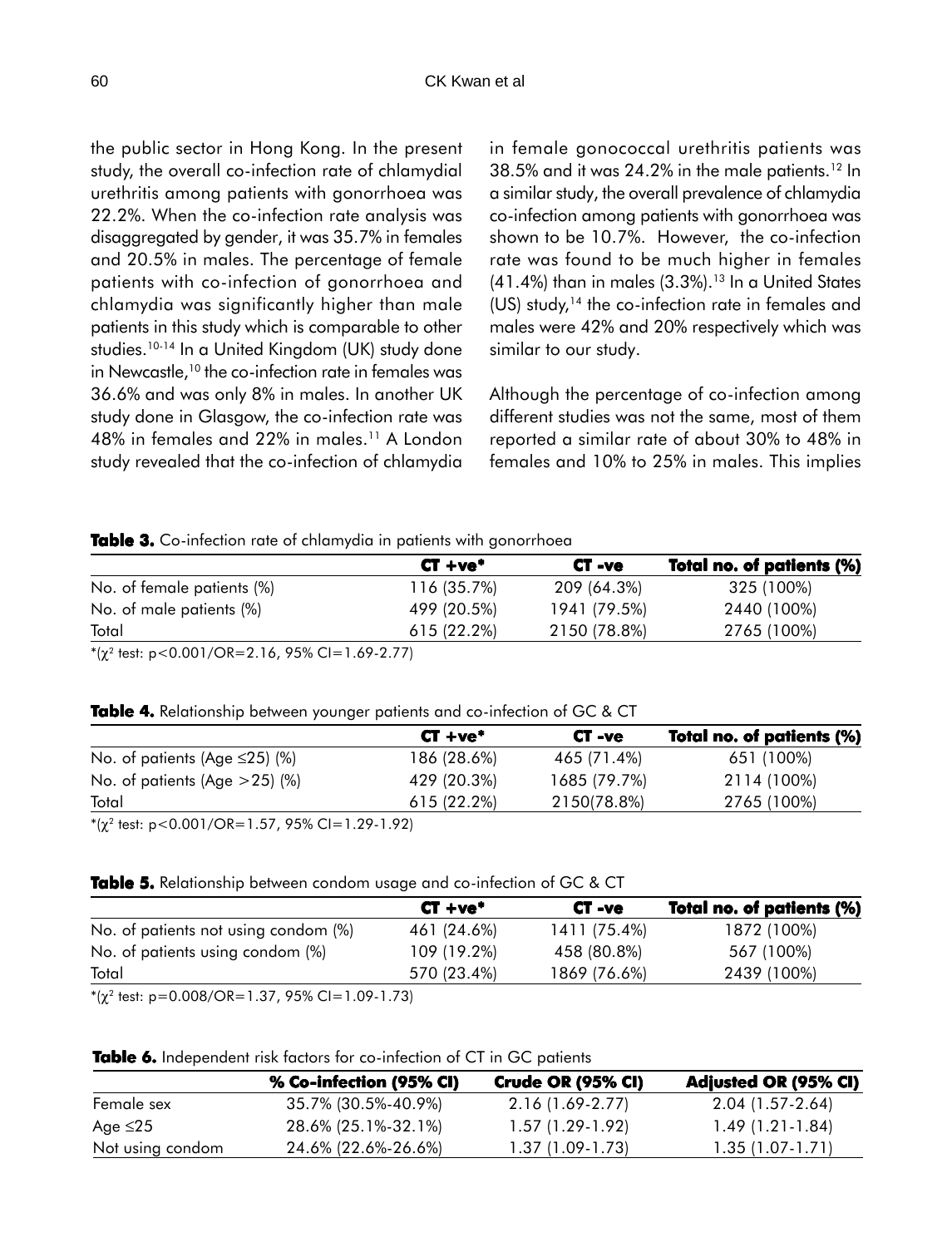that female patients with gonorrhoea were much more likely to be co-infected with chlamydia in the urogenital tract than males. The figures quoted in other studies are comparable with this study (Table 7).

More studies reported that the co-infection rate of chlamydia in women infected with gonorrhoea was relatively high, although their male partners were not studied. Moreover, these studies showed that different clinical settings might have different co-infection rates. In Asia, a study done in a general hospital in Singapore showed that the coinfection of chlamydia in women with gonorrhoea was 27%.15 One study done for women who had STI screening in an urban area emergency department in New York showed that the coinfection rate was 16%.<sup>16</sup> A similar finding of a co-infection rate of 13.6% in female patients was noted in a study done in an emergency department at Oakland.<sup>17</sup>

Another study done in the family planning clinics showed that the co-infection rate in females was 39.1%.18 The percentage of cases of coinfection was much higher in venereology clinics which could be up to 52% in a New Zealand study.<sup>19</sup> This is probably due to the difference in the characteristic of attendees; patients attending venereology clinics are more likely to have STIs. Therefore, the incidence of co-infection is higher in the venereology clinics (Table 8).

There are several reasons to explain why females are more susceptible to co-infection. Firstly, asymptomatic gonococcal and chlamydial infections are more common in women than in men. In the present study, less than 1% (19/2440) of gonococcal infected male patients were asymptomatic whereas 27.86% (90/323) of female patients were asymptomatic. As the infection is asymptomatic, it will remain undetected and untreated and will result in dual infection if another STI is acquired. Secondly, STI pathogens that produce a discharge or reside in genital secretions like gonococci and chlamydia are generally more efficiently transmitted from maleto-female than via the female-to-male route.<sup>20,21</sup> It may be partly due to a more extended contact with the pathogens after sexual exposure among women with infected male partners than among men with infected female partners. If the male

| <b>Articles</b>               | <b>Female - co-infection rate</b> | Male - co-infection rate |
|-------------------------------|-----------------------------------|--------------------------|
| Present study                 | 35.7%                             | 20.5%                    |
| Watson <sup>10</sup>          | 36.6%                             | 8.0%                     |
| Hijazi et al <sup>11</sup>    | 48.0%                             | 20.0%                    |
| Creighton et al <sup>12</sup> | 38.5%                             | 24.2%                    |
| Dragovic et al <sup>13</sup>  | 41.4%                             | 3.3%                     |
| Lyss et al <sup>14</sup>      | 42.0%                             | 20.0%                    |

**Table 7.** Summary of published studies on the co-infection rate of GC & CT

| <b>Table 8.</b> Summary of co-infection rate of CT & GC in different clinical settings |  |
|----------------------------------------------------------------------------------------|--|
|----------------------------------------------------------------------------------------|--|

| <b>Articles</b>                   | <b>Clinical settings</b>      | <b>CT &amp; GC co-infection rate (female)</b> |
|-----------------------------------|-------------------------------|-----------------------------------------------|
| Lim et al <sup>15</sup>           | General Hospital              | 27.0%                                         |
| Wiest et al <sup>16</sup>         | <b>Emergency Department</b>   | 16.0%                                         |
| Levitt et al <sup>17</sup>        | <b>Emergency Department</b>   | 13.6%                                         |
| Gershman and Barrow <sup>18</sup> | <b>Family Planning Clinic</b> | 39.1%                                         |
| Willmott et al <sup>19</sup>      | Venereology Clinic            | 52.0%                                         |
| Present study                     | Venereology Clinic            | 35.7%                                         |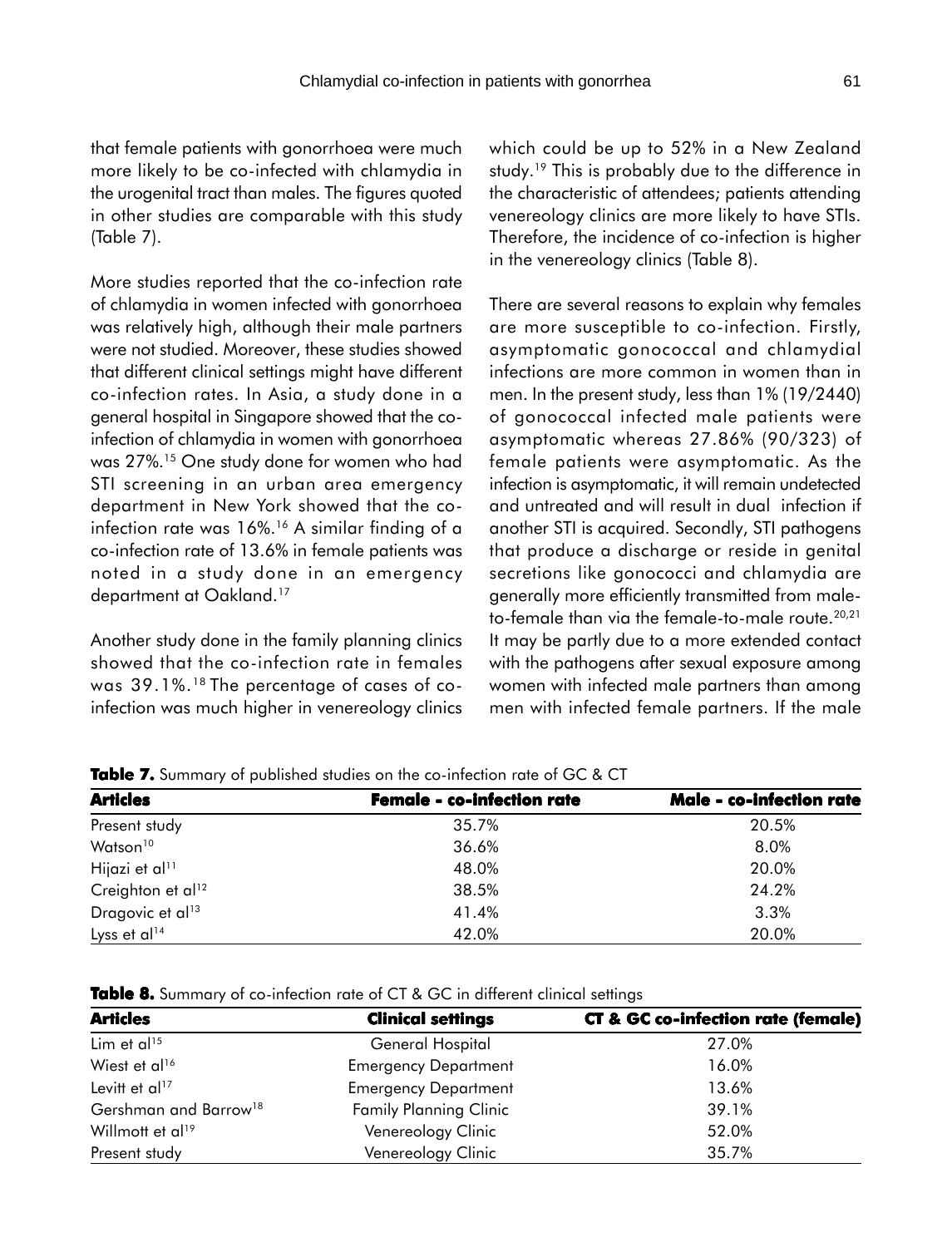partner has the STI pathogens, infected semen is deposited and remains in the vagina after intercourse. In contrast, if the female partner is infected, the male's exposure to the pathogen is largely limited to the duration of coitus. Lastly, iron which is rich in menstruation blood may promote the growth of gonococci.

Our study also found that younger age was an independent risk factor associated with a higher rate of co-infection with gonococci and chlamydia which is comparable with other studies.  $11-13$ Similarly, a UK study reviewed that age less than 25 years was the predictive risk factor of coinfection.22 There are several reasons why the younger age or adolescence are at higher risk for being co-infected with gonorrhoea and chlamydia. First of all, young people are more likely to engage in high-risk sexual practices. They are more likely to have unprotected intercourse and engage in substance abuse.<sup>23</sup> Furthermore, they may less frequently seek health care counselling.24 Adolescents are also likely to have more sexual partners and networks than older patients.25 All these high-risk sexual behaviours increase their susceptibility of co-infection with gonorrhoea and chlamydia.

Secondly, biological changes, particularly in adolescent females, also increase the risk of having co-infection. During puberty, oestrogen exposure causes the vaginal lining to thicken and be replaced by squamous epithelium. Although cervical columnar epithelium in young women eventually recedes completely and is replaced by squamous epithelium, the replacement is gradual and extends into early adulthood. Therefore some columnar epithelium may persist at the cervix which is referred to as ectopy. This ectopy in young women significantly increases their vulnerability to STIs.26

Last but not least, not using a condom is an independent risk factor for co-infection. It is well known that condom as a barrier effectively decreases the infection rate of STIs. In our study,

not using condoms significantly increased the risk of co-infection with gonorrhoea and chlamydia. It is mainly due to the contact of mucosal surface of genitalia during coitus. Therefore, condom usage can prevent the genital mucosal contact and so decreases the opportunity of bacterial entry. In other words, condom usage decreases the co-infection rate of chlamydia in patients with gonorrhoea.

# **Conclusion**

Gonorrhoea and chlamydial urethritis commonly present with dysuria and discharge. It is difficult to differentiate between them by history and clinical examination alone. The overall coinfection rate of gonorrhoea and chlamydia in this study was 22.2%. While the co-infection rate was 35.7% for females, it was only 20.5% for males. Thus, females were at a higher risk of coinfection with gonorrhoea and chlamydia. Furthermore, age less than 25 years and not using condom were also found to be independent risk factors for co-infection. It is worthwhile considering empirical treatment to cover both gonococcal and chlamydial urethritis in high-risk groups including female patients, young age and those who do not use condoms.

## **References**

- 1. Chan KT. Non-gonococcal urethritis and non-specific genital infection. In: Lo KK, Chong LY, Tang YM, Ho KM. Handbook of Dermatology & Venereology Vol 2. 3rd edition. Social Hygiene Service, Department of Health, HKSAR 2001:316-23.
- 2. Judson FN. Assessing the number of genital chlamydial infections in the United States. J Repord Med 1985;30: 269-72.
- 3. Tait IA, Hart CA. *Chlamydia trachomatis* in nongonococcal urethritis patients and their heterosexual partners: routine testing by polymerase chain reaction. Sex Transm inf 2002;78:286-8.
- 4. Zelin JM, Robinson AJ, Ridgway GL, Allason-Jones E, Williams P. Chlamydial urethritis in heterosexual men attending a genitourinary medicine clinic: prevalence, symptoms, condom usage and partner change. Int J STD AIDS 1995;6:27-30.